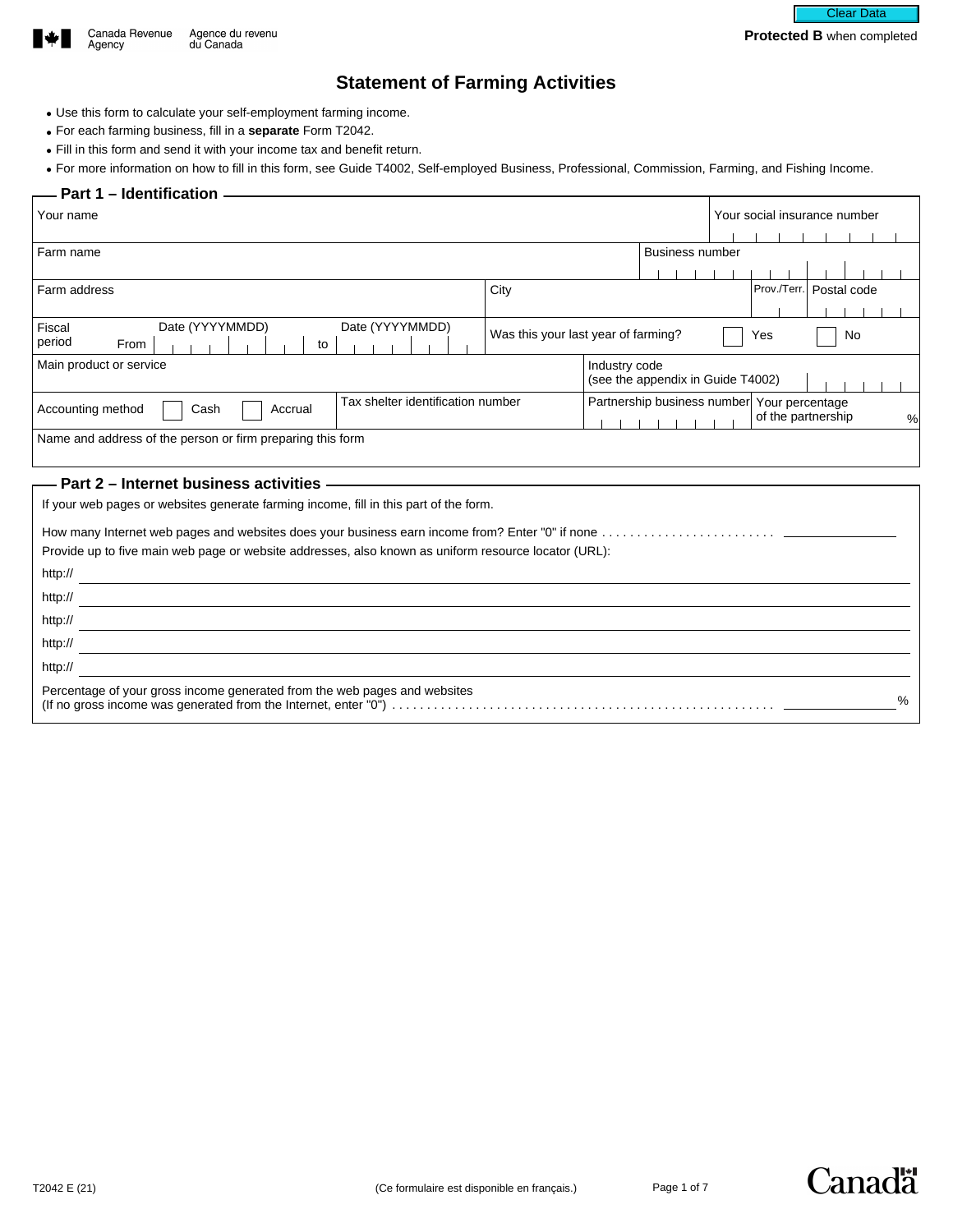| - Part 3 – Income                                                                                                                                                                                                              |      |
|--------------------------------------------------------------------------------------------------------------------------------------------------------------------------------------------------------------------------------|------|
|                                                                                                                                                                                                                                | 9371 |
|                                                                                                                                                                                                                                | 9372 |
|                                                                                                                                                                                                                                | 9373 |
|                                                                                                                                                                                                                                | 9374 |
|                                                                                                                                                                                                                                | 9375 |
|                                                                                                                                                                                                                                | 9376 |
|                                                                                                                                                                                                                                | 9377 |
|                                                                                                                                                                                                                                | 9378 |
|                                                                                                                                                                                                                                | 9370 |
|                                                                                                                                                                                                                                | 9421 |
|                                                                                                                                                                                                                                | 9422 |
|                                                                                                                                                                                                                                | 9423 |
|                                                                                                                                                                                                                                | 9424 |
|                                                                                                                                                                                                                                | 9420 |
|                                                                                                                                                                                                                                | 9425 |
|                                                                                                                                                                                                                                | 9426 |
| Livestock sold                                                                                                                                                                                                                 |      |
|                                                                                                                                                                                                                                | 9471 |
|                                                                                                                                                                                                                                | 9472 |
|                                                                                                                                                                                                                                | 9473 |
|                                                                                                                                                                                                                                | 9474 |
|                                                                                                                                                                                                                                | 9470 |
|                                                                                                                                                                                                                                | 9476 |
|                                                                                                                                                                                                                                | 9477 |
|                                                                                                                                                                                                                                | 9520 |
|                                                                                                                                                                                                                                |      |
| Program payments                                                                                                                                                                                                               | 9541 |
|                                                                                                                                                                                                                                | 9542 |
|                                                                                                                                                                                                                                | 9540 |
|                                                                                                                                                                                                                                | 9570 |
|                                                                                                                                                                                                                                | 9601 |
|                                                                                                                                                                                                                                | 9604 |
| Insurance proceeds interactive contact the control of the control of the control of the control of the control of the control of the control of the control of the control of the control of the control of the control of the |      |
|                                                                                                                                                                                                                                | 9605 |
| Other income (specify)*:                                                                                                                                                                                                       |      |
|                                                                                                                                                                                                                                | 9600 |
| Gross income: Total of the income lines (enter this amount on line 14099 of your income tax and benefit return)                                                                                                                | 9659 |
| * You may have received assistance from COVID-related measures from the federal, provincial or territorial governments. For more information, go<br>to canada.ca/cra-coronavirus.                                              |      |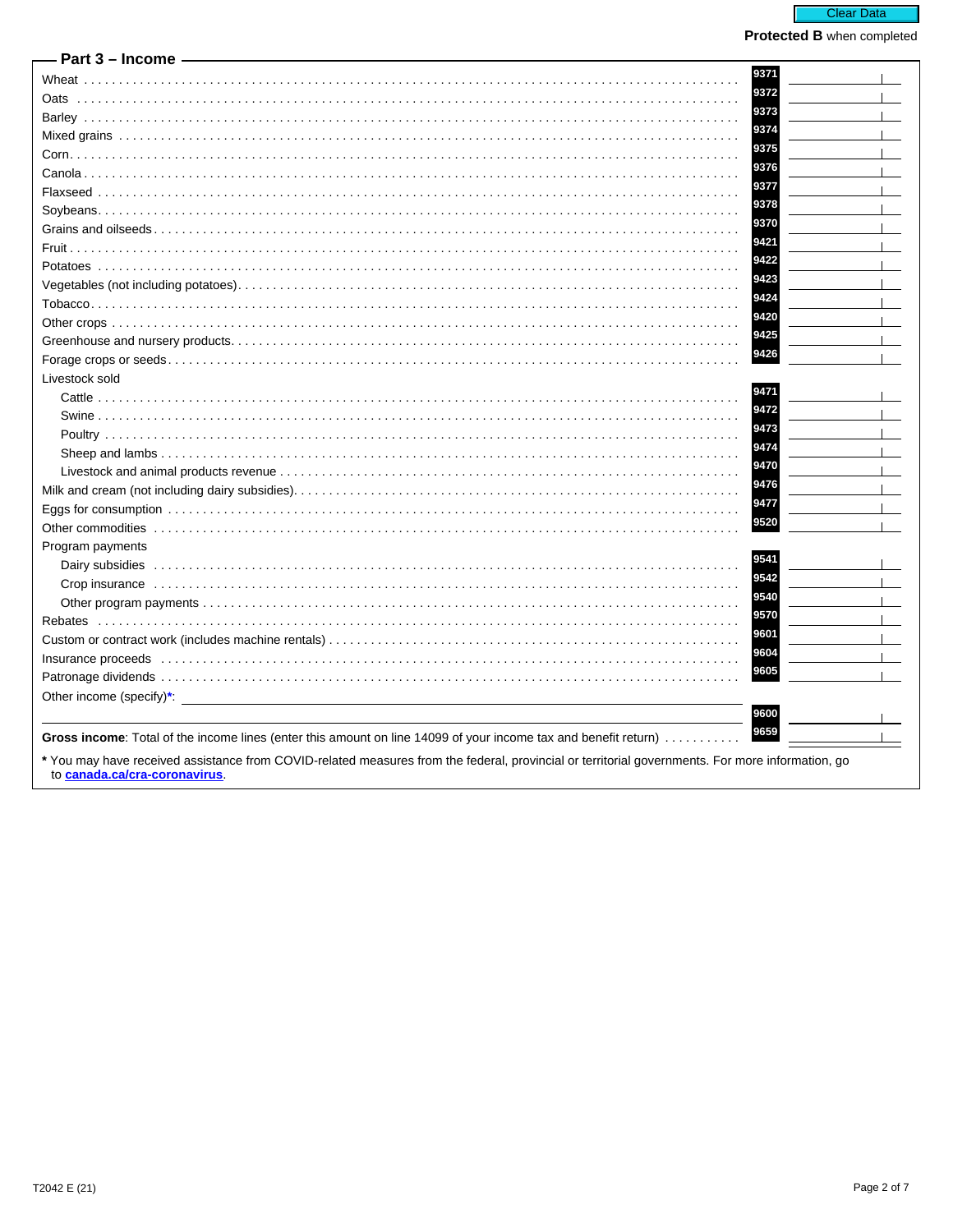# **Protected B** when completed

| - Part 4 – Net income (loss) before adjustments —                                                  |                                                                                   |      | 4A |
|----------------------------------------------------------------------------------------------------|-----------------------------------------------------------------------------------|------|----|
| Expenses (enter only the business part)                                                            |                                                                                   |      |    |
|                                                                                                    | 9661                                                                              |      |    |
|                                                                                                    | 9662                                                                              |      |    |
|                                                                                                    | 9663                                                                              |      |    |
|                                                                                                    | 9664                                                                              |      |    |
|                                                                                                    | 9711                                                                              |      |    |
|                                                                                                    | 9712                                                                              |      |    |
|                                                                                                    | 9713                                                                              |      |    |
| Machinery expenses                                                                                 |                                                                                   |      |    |
|                                                                                                    | 9760                                                                              |      |    |
|                                                                                                    | 9764                                                                              |      |    |
| Building repairs and maintenance (includes fence repairs)                                          | 9795                                                                              |      |    |
|                                                                                                    | 9796                                                                              |      |    |
|                                                                                                    | 9797                                                                              |      |    |
| Crop insurance, Revenue Protection Program and stabilization premiums                              | 9798                                                                              |      |    |
|                                                                                                    | 9799                                                                              |      |    |
|                                                                                                    | 9802                                                                              |      |    |
|                                                                                                    | 9803                                                                              |      |    |
|                                                                                                    | 9804                                                                              |      |    |
|                                                                                                    | 9805                                                                              |      |    |
|                                                                                                    | 9808                                                                              |      |    |
|                                                                                                    | 9809                                                                              |      |    |
| Professional fees (includes legal and accounting fees)                                             | 9810                                                                              |      |    |
|                                                                                                    | 9811                                                                              |      |    |
|                                                                                                    | 9814                                                                              |      |    |
| Salaries, wages and benefits (including employer's contributions)                                  | 9819                                                                              |      |    |
| Motor vehicle expenses (not including CCA) (amount 16 of Chart A)                                  | 9820                                                                              |      |    |
|                                                                                                    | 9937                                                                              |      |    |
| Mandatory inventory adjustment included in the previous year                                       | 9938                                                                              |      |    |
| Optional inventory adjustment included in the previous year                                        |                                                                                   |      |    |
| Other expenses (specify):<br><u> 1980 - Jan Stein Bernstein, fransk politiker (</u>                |                                                                                   |      |    |
|                                                                                                    |                                                                                   |      |    |
| 9790                                                                                               |                                                                                   |      |    |
| Total other expenses (see Area A, column 6, on page 5)                                             |                                                                                   |      |    |
|                                                                                                    | <b>Subtotal of expenses</b>                                                       | 4B   |    |
| Capital cost allowance (CCA). Enter amount i of Area A minus any personal part and any             | 9936                                                                              |      |    |
| CCA for business-use-of-home expenses                                                              | 9898                                                                              |      |    |
| Total farm expenses: Amount 4B plus line 9936                                                      |                                                                                   |      |    |
|                                                                                                    |                                                                                   | 9899 |    |
|                                                                                                    |                                                                                   | 9941 |    |
|                                                                                                    |                                                                                   | 9942 |    |
|                                                                                                    | Net income (loss) after inventory adjustments: Total of lines 9899, 9941 and 9942 |      | 4C |
|                                                                                                    |                                                                                   |      |    |
| Part 5 – Your net income (loss)                                                                    |                                                                                   |      |    |
| Your share of amount 4C or the amount from your T5013 slip, Statement of Partnership Income        |                                                                                   | 5A   |    |
| Return of Fuel Charge Proceeds to Farmers Tax Credit allocated to you in the year (box 237 of your |                                                                                   |      |    |
|                                                                                                    |                                                                                   | 5Β   |    |
|                                                                                                    | 9974                                                                              |      |    |
| Total: Amount 5A plus amount 5B plus line 9974                                                     |                                                                                   |      | 5C |
|                                                                                                    |                                                                                   | 9943 |    |
| Other amounts deductible from your share of net partnership income (loss) (amount 6F)              |                                                                                   |      | 5D |
|                                                                                                    |                                                                                   |      |    |

**<sup>9945</sup>** Business-use-of-home expenses (amount 7P) . . . . . . . . . . . . . . . . . . . . . . . . . . . . . . . . . . . . . . . . . . . . . . . . . . . . . . . . . . . . . . . **<sup>9946</sup> Your net income (loss)**: Amount 5D **minus** line 9945 (enter this amount on line 14100 of your income tax and benefit return). . . . . . . . . . . . . . . . . . .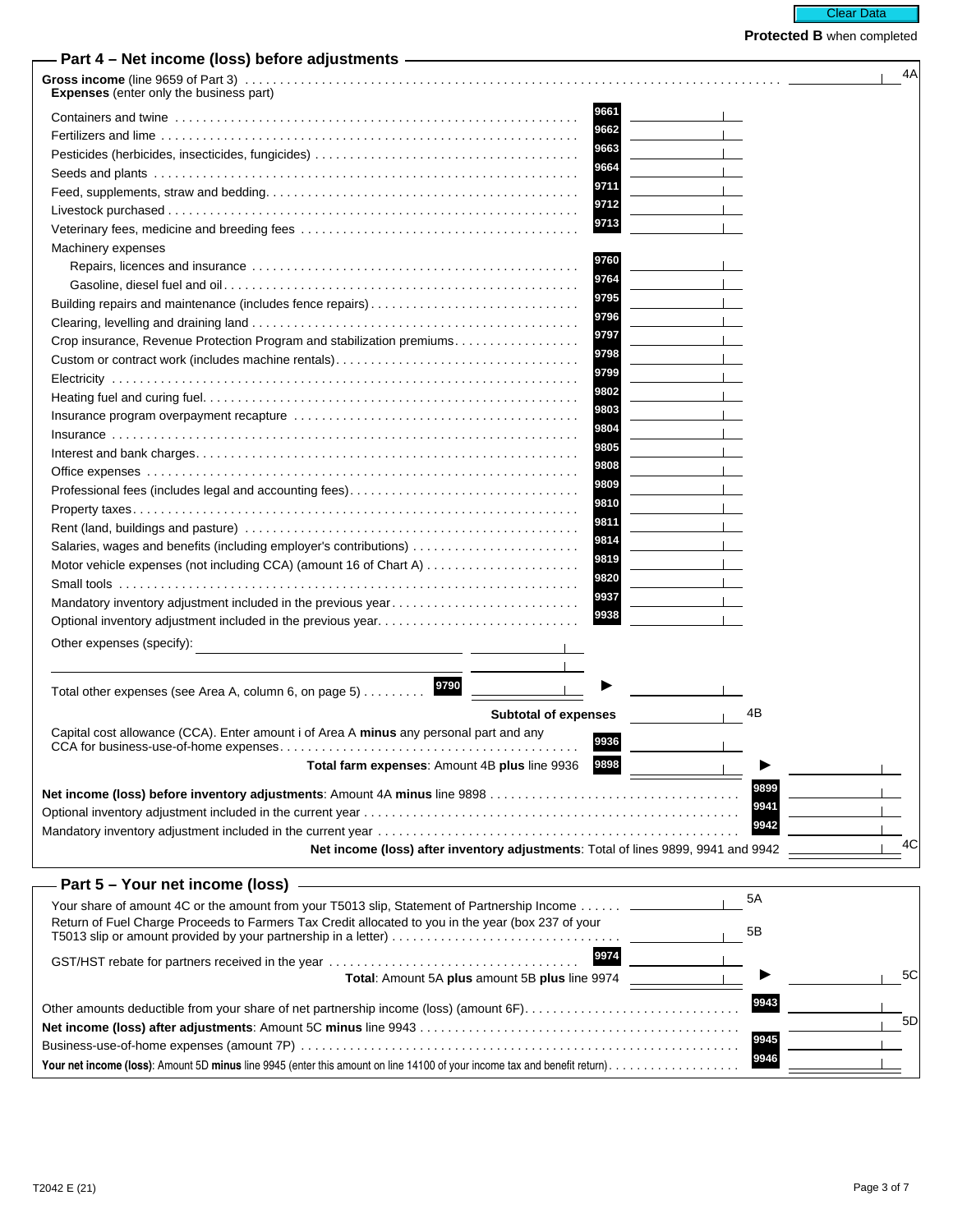Clear Data

**Protected B** when completed

| - Part 6 – Other amounts deductible from your share of net partnership income (loss) |  |  |  |  |
|--------------------------------------------------------------------------------------|--|--|--|--|
|--------------------------------------------------------------------------------------|--|--|--|--|

| Claim expenses you incurred that were not included in the partnership statement of income and expenses, and for which the partnership did not reimburse<br>you. These claims must not be included in the claims already calculated for the partnership. |                        |
|---------------------------------------------------------------------------------------------------------------------------------------------------------------------------------------------------------------------------------------------------------|------------------------|
| List details of expenses:                                                                                                                                                                                                                               | <b>Expense amounts</b> |
|                                                                                                                                                                                                                                                         | 6A                     |
|                                                                                                                                                                                                                                                         | 6B                     |
|                                                                                                                                                                                                                                                         | 6C                     |
|                                                                                                                                                                                                                                                         | 6DI                    |
|                                                                                                                                                                                                                                                         | 6E                     |
| Total other amounts deductible from your share of the net partnership income (loss): Add amounts 6A to 6E<br>(enter this on line 9943 of Part 5)                                                                                                        | 6F                     |

| — Part 7 – Calculating business-use-of-home expenses ———————————————                             |     |
|--------------------------------------------------------------------------------------------------|-----|
|                                                                                                  | 7A  |
|                                                                                                  | 7B  |
|                                                                                                  | 7C  |
|                                                                                                  | 7D  |
|                                                                                                  | 7E  |
|                                                                                                  | 7F  |
|                                                                                                  | 7G  |
| Subtotal: Add amounts 7A to 7G                                                                   | 7H  |
|                                                                                                  | -71 |
| <b>Subtotal: Amount 7H minus amount 7I</b>                                                       | 7J  |
| Capital cost allowance (business part only), which means amount i of Area A minus any portion of | 7K  |
|                                                                                                  | 7L  |
| <b>Subtotal:</b> Add amounts 7J to 7L                                                            | 7M  |
|                                                                                                  | 7N  |
| Business-use-of-home expenses available to carry forward: Amount 7M minus amount 7N              | 70  |
|                                                                                                  | 7P  |

### **Part 8 – Details of other partners**

| Do not fill in this chart if you must file a partnership information return.                                                                                                                                                   |  |                           |  |                               |                           |      |
|--------------------------------------------------------------------------------------------------------------------------------------------------------------------------------------------------------------------------------|--|---------------------------|--|-------------------------------|---------------------------|------|
| Name of partner                                                                                                                                                                                                                |  |                           |  |                               |                           |      |
| Address                                                                                                                                                                                                                        |  | Prov./Terr.   Postal code |  | Share of net income or (loss) | Percentage of partnership |      |
| Name of partner                                                                                                                                                                                                                |  |                           |  |                               |                           | $\%$ |
|                                                                                                                                                                                                                                |  |                           |  |                               |                           |      |
| Address                                                                                                                                                                                                                        |  | Prov./Terr. Postal code   |  | Share of net income or (loss) | Percentage of partnership |      |
|                                                                                                                                                                                                                                |  |                           |  | \$                            |                           | $\%$ |
| Name of partner                                                                                                                                                                                                                |  |                           |  |                               |                           |      |
| Address                                                                                                                                                                                                                        |  | Prov./Terr.   Postal code |  | Share of net income or (loss) | Percentage of partnership |      |
|                                                                                                                                                                                                                                |  |                           |  | S                             |                           | $\%$ |
| Name of partner                                                                                                                                                                                                                |  |                           |  |                               |                           |      |
| Address                                                                                                                                                                                                                        |  | Prov./Terr.   Postal code |  | Share of net income or (loss) | Percentage of partnership |      |
|                                                                                                                                                                                                                                |  |                           |  |                               |                           | %    |
| Part 9 - Details of equity -                                                                                                                                                                                                   |  |                           |  |                               |                           |      |
| Total business liabilities (all contact all contact all contact all contact all contact all contact all contact all contact all contact all contact all contact all contact all contact all contact all contact all contact al |  |                           |  |                               | 9931                      |      |
|                                                                                                                                                                                                                                |  |                           |  |                               | 9932                      |      |
|                                                                                                                                                                                                                                |  |                           |  |                               | 9933                      |      |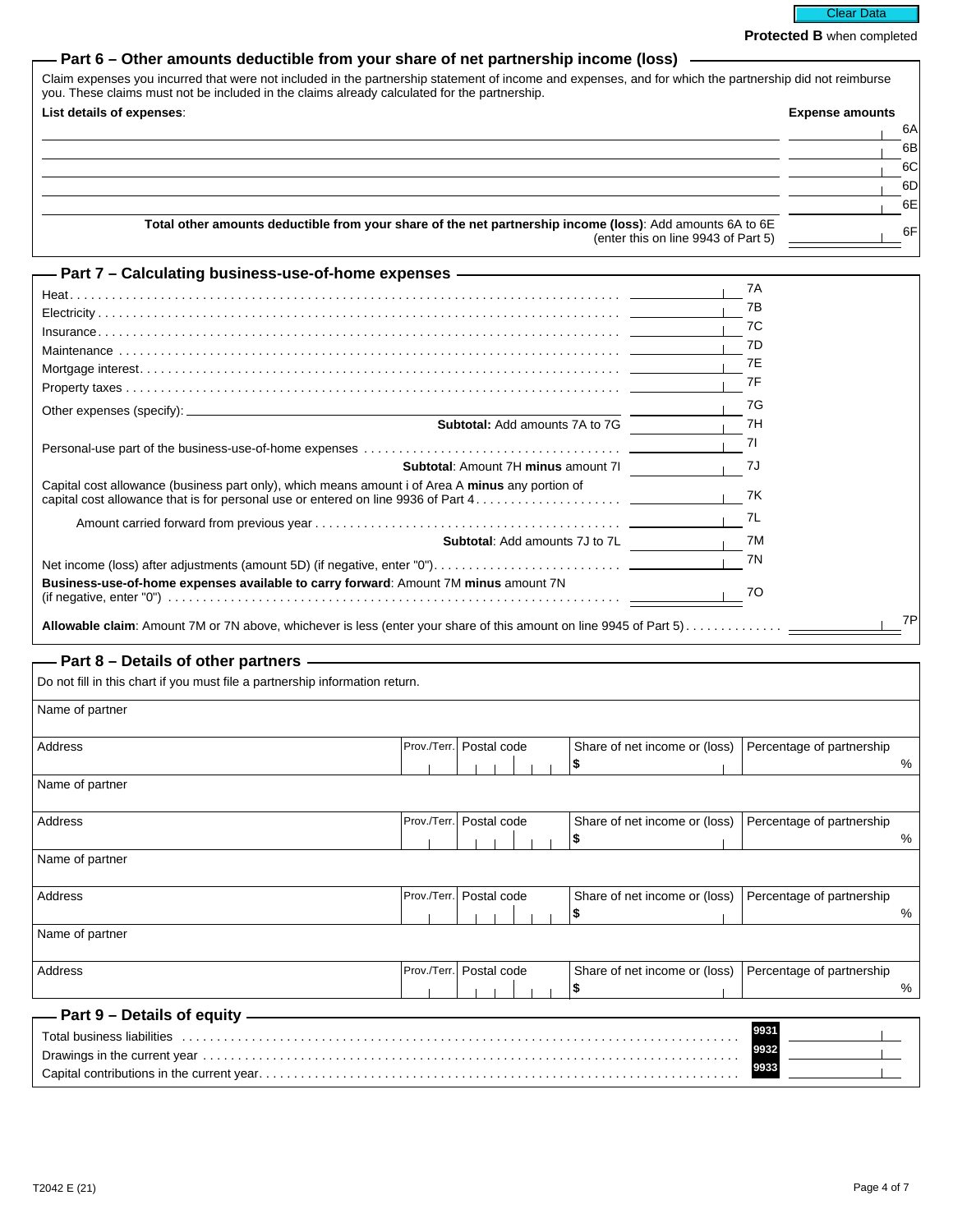

#### **Area A** – **Calculation of capital cost allowance (CCA) claim**

| Class | Undepreciated<br>number   capital cost (UCC)<br>at the start of the<br>year | Cost of additions<br>in the year<br>(see Areas B and<br>C below) | Cost of additions<br>from column 3<br>which are AllPs or<br>ZEVs (property<br>must be available<br>for use in the year)<br>Note 1 | Proceeds of<br>dispositions<br>in the year (see<br>Areas D and E<br>below) | $6*$<br>UCC after additions<br>and dispositions<br>(col. 2 plus col. 3)<br>$minus$ col. 5) | Proceeds of<br>dispositions<br>available to reduce<br>additions of AIIPs<br>and ZEVs<br>(col. 5 minus<br>col. $3$ plus col. $4$ ).<br>If negative, enter<br>"በ"<br>Note 2 | <b>UCC</b> adjustment<br>for current-year<br>additions of AllPs<br>and ZEVs<br>(col. 4 minus<br>col. 7) multiplied<br>by the relevant<br>factor. If negative,<br>enter "0"<br>Note 3 | Adjustment for<br>current-year<br>additions subject to<br>the half-year rule.<br>1/2 multiplied by<br>$ $ (col. 3 minus col. 4<br>$minus$ col. 5).<br>If negative,<br>enter "0"                                                                       | 10<br>Base amount<br>for CCA<br>$\left(\text{col. }6\text{ plus col. }8\right)$<br>minus col. 9) | 11<br><b>CCA</b><br>rate | 12<br>CCA for the year<br>(col. 10 multiplied<br>by col. 11 or a<br>lower amount) | 13<br>$UCC$ at the end of<br>the year<br>(col. 6 minus<br>col. 12) |
|-------|-----------------------------------------------------------------------------|------------------------------------------------------------------|-----------------------------------------------------------------------------------------------------------------------------------|----------------------------------------------------------------------------|--------------------------------------------------------------------------------------------|---------------------------------------------------------------------------------------------------------------------------------------------------------------------------|--------------------------------------------------------------------------------------------------------------------------------------------------------------------------------------|-------------------------------------------------------------------------------------------------------------------------------------------------------------------------------------------------------------------------------------------------------|--------------------------------------------------------------------------------------------------|--------------------------|-----------------------------------------------------------------------------------|--------------------------------------------------------------------|
|       |                                                                             |                                                                  |                                                                                                                                   |                                                                            |                                                                                            |                                                                                                                                                                           |                                                                                                                                                                                      |                                                                                                                                                                                                                                                       |                                                                                                  |                          |                                                                                   |                                                                    |
|       |                                                                             |                                                                  |                                                                                                                                   |                                                                            |                                                                                            |                                                                                                                                                                           |                                                                                                                                                                                      |                                                                                                                                                                                                                                                       |                                                                                                  |                          |                                                                                   |                                                                    |
|       |                                                                             |                                                                  |                                                                                                                                   |                                                                            |                                                                                            |                                                                                                                                                                           |                                                                                                                                                                                      |                                                                                                                                                                                                                                                       |                                                                                                  |                          |                                                                                   |                                                                    |
|       |                                                                             |                                                                  |                                                                                                                                   |                                                                            |                                                                                            |                                                                                                                                                                           |                                                                                                                                                                                      |                                                                                                                                                                                                                                                       |                                                                                                  |                          |                                                                                   |                                                                    |
|       |                                                                             |                                                                  |                                                                                                                                   |                                                                            |                                                                                            |                                                                                                                                                                           |                                                                                                                                                                                      |                                                                                                                                                                                                                                                       |                                                                                                  |                          |                                                                                   |                                                                    |
|       |                                                                             |                                                                  |                                                                                                                                   |                                                                            |                                                                                            |                                                                                                                                                                           |                                                                                                                                                                                      | $\pm$ and $\pm$ 0.0 $\pm$ 0.0 $\pm$ 0.0 $\pm$ 0.0 $\pm$ 0.0 $\pm$ 0.0 $\pm$ 0.0 $\pm$ 0.0 $\pm$ 0.0 $\pm$ 0.0 $\pm$ 0.0 $\pm$ 0.0 $\pm$ 0.0 $\pm$ 0.0 $\pm$ 0.0 $\pm$ 0.0 $\pm$ 0.0 $\pm$ 0.0 $\pm$ 0.0 $\pm$ 0.0 $\pm$ 0.0 $\pm$ 0.0 $\pm$ 0.0 $\pm$ |                                                                                                  |                          |                                                                                   |                                                                    |

Total CCA claim for the year: Total of column 12 (enter the amount on line 9936 of Part 4, ▶ │ │ │ │ amount i **minus** any personal part and any CCA for business-use-of-home expenses**\*\***)

\* If you have a negative amount in column 6, add it to income as a recapture in Part 3 on line 9600. If no property is left in the class and there is a positive amount in the column, deduct the amount from income as a term Part 4 on line 9790. Recapture and terminal loss do not apply to a Class 10.1 property. For more information, read Chapter 3 of Guide T4002.

\*\* For information on CCA for "Calculating business-use-of-home expenses," see "Special situations" in Chapter 4 of Guide T4002. To help you calculate the CCA, see the calculation charts in Areas B to F.

- Note 1: Columns 4, 7 and 8 apply only to accelerated investment incentive properties (AIIPs) (see Regulation 1104(4) of the federal Income Tax Regulations for the definition), zero-emission vehicles (ZEVs), zero-emission p vehicles (ZEPVs) and other eligible zero-emission automotive equipment and vehicles that become available for use in the year. In this chart, ZEV represents zero-emission vehicles, zero-emission passenger vehicles and othe eligible zero-emission automotive equipment and vehicles. An AIIP is a property (other than ZEV) that you acquired after November 20, 2018, and became available for use before 2028. A ZEV is a motor vehicle included in Cla or 55 that you acquired after March 18, 2019, and became available for use before 2028, or eligible zero-emission automotive equipment and vehicles included in Class 56 acquired after March 1, 2020, and that became availab use before 2028. For more information, see Guide T4002.
- Note 2: The proceeds of disposition of a ZEPV that has been included in Class 54 and that is subject to the \$55,000 capital cost limit will be adjusted based on a factor equal to the capital cost limit of \$55,000 as a prop cost of the vehicle. For dispositions after July 29, 2019, you will have to adjust the actual cost of the vehicle for any payments or repayments of government assistance that you may have received or repaid in respect of t For more information on proceeds of disposition, read "Class 54 (30%)" in Guide T4002.

Note 3: The relevant factors for properties available for use before 2024 are 2 1/3 (Classes 43.1, 54 and 56), 1 1/2 (Classes 43.1, 1 (Classes 43.2 and 53), 0 (Classes 12, 13, 14 and 15) and 1/2 for the remaining AIIPs.

For more information on AIIPs, see Guide T4002 or go to **[canada.ca/taxes-accelerated-investment-income](https://www.canada.ca/en/revenue-agency/services/tax/businesses/topics/sole-proprietorships-partnerships/report-business-income-expenses/claiming-capital-cost-allowance/accelerated-investment-incentive.html?utm_campaign=not-applicable&utm_medium=vanity-url&utm_source=canada-ca_taxes-accelerated-investment-income)**.

#### **Part XVII properties (acquired before 1972)**

| Year<br>acquired | Kind of<br>property                                         | Month of<br>disposition                                | Cost<br>(business part) | Rate $(\%)$ | <b>CCA</b><br>for this year | Total CCA for this<br>and previous years |
|------------------|-------------------------------------------------------------|--------------------------------------------------------|-------------------------|-------------|-----------------------------|------------------------------------------|
|                  |                                                             |                                                        |                         |             |                             |                                          |
|                  |                                                             |                                                        |                         |             |                             |                                          |
|                  | Enter the total of amounts i and ii on line 9936 of Part 4. | Total CCA on Part XVII properties: Total of column 6 ▶ |                         |             |                             |                                          |

# **Area B** – **Equipment additions in the year**

| Class<br>Inumber | Property<br>description                                        | Total<br>cost | Personal part<br>(if applicable) | <b>Business part</b><br>(column 3 minus<br>column 4) |  |
|------------------|----------------------------------------------------------------|---------------|----------------------------------|------------------------------------------------------|--|
|                  |                                                                |               |                                  |                                                      |  |
|                  |                                                                |               |                                  |                                                      |  |
|                  |                                                                |               |                                  |                                                      |  |
|                  | Total couldnmant additions in the veasy Total of column E 0025 |               |                                  |                                                      |  |

**Total equipment additions in the year: Total of column 5 |**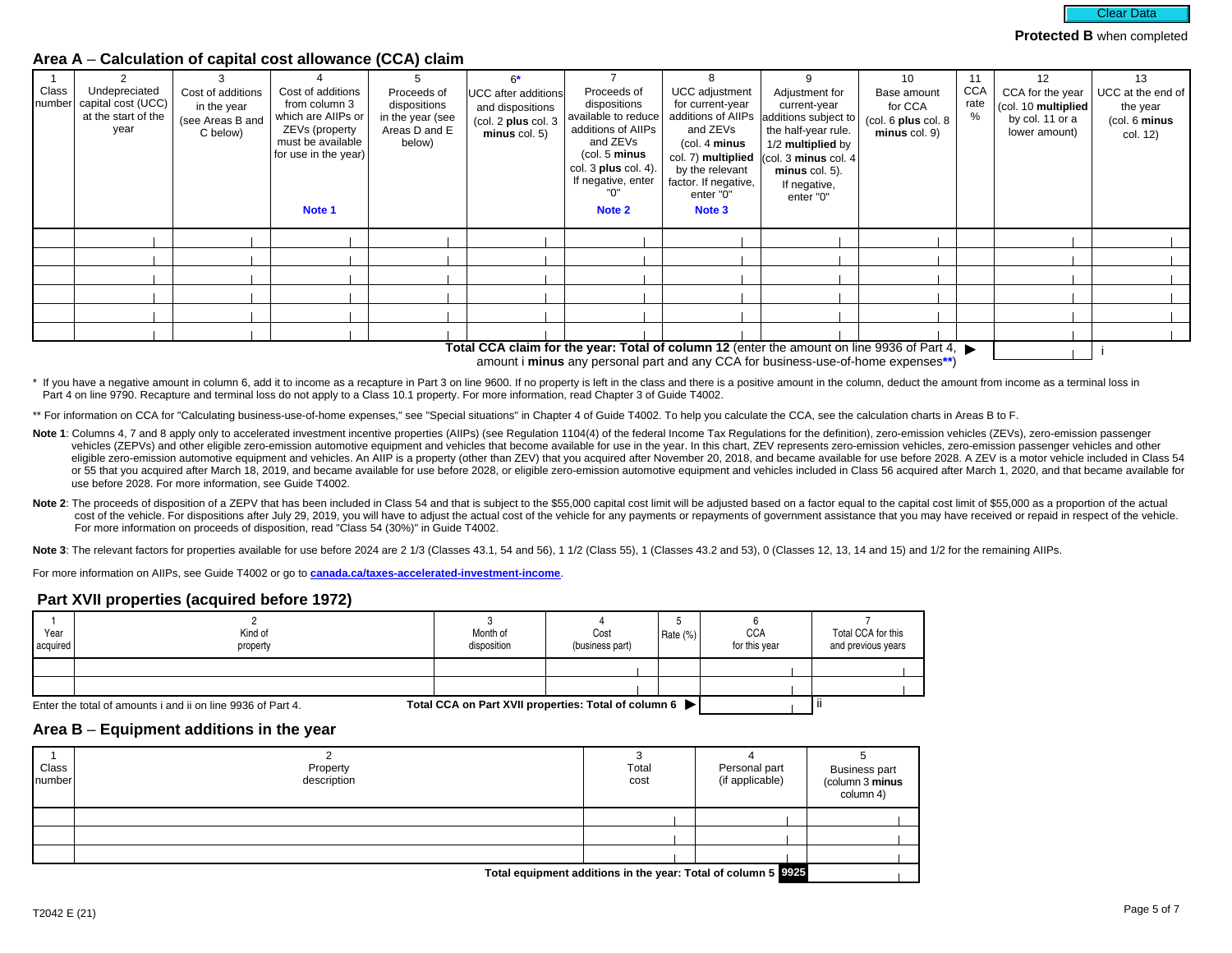### **Protected B** when completed

#### **Area C** – **Building additions in the year**

| Class<br>number | Property<br>description | Total<br>cost | Personal part<br>(if applicable) | <b>Business part</b><br>(column 3 minus<br>column 4) |
|-----------------|-------------------------|---------------|----------------------------------|------------------------------------------------------|
|                 |                         |               |                                  |                                                      |
|                 |                         |               |                                  |                                                      |

### **Total building additions in the year: Total of column 5 9927**

## **Area D** – **Equipment dispositions in the year**

| Class<br>Inumber | Property<br>description                                          | Proceeds of<br>disposition<br>(should not be more<br>than the capital cost) | Personal part<br>(if applicable) | <b>Business part</b><br>(column 3 minus<br>column 4) |
|------------------|------------------------------------------------------------------|-----------------------------------------------------------------------------|----------------------------------|------------------------------------------------------|
|                  |                                                                  |                                                                             |                                  |                                                      |
|                  |                                                                  |                                                                             |                                  |                                                      |
|                  | Total equipment dispositions in the year: Total of column 5 9926 |                                                                             |                                  |                                                      |

**Note**: If you disposed of property from your farming business in the year, see Chapter 3 of Guide T4002 for information about your proceeds of disposition.

#### **Area E** – **Building dispositions in the year**

| Class<br>number                                                 | Property<br>description | Proceeds of<br>disposition<br>(should not be more<br>than the capital cost) | Personal part<br>(if applicable) | <b>Business part</b><br>(column 3 minus<br>column 4) |
|-----------------------------------------------------------------|-------------------------|-----------------------------------------------------------------------------|----------------------------------|------------------------------------------------------|
|                                                                 |                         |                                                                             |                                  |                                                      |
|                                                                 |                         |                                                                             |                                  |                                                      |
|                                                                 |                         |                                                                             |                                  |                                                      |
| Total building dispositions in the year: Total of column 5 9928 |                         |                                                                             |                                  |                                                      |

**Note**: If you disposed of property from your farming business in the year, see Chapter 3 of Guide T4002 for information about your proceeds of disposition.

#### **Area F** – **Land additions and dispositions in the year**

**Note**: You cannot claim capital cost allowance on land. For more information, see Chapter 3 of Guide T4002.

#### **Area G** – **Quota additions and dispositions in the year**

| Total proceeds from all quota dispositions in the year $\ldots$ , $\ldots$ , $\ldots$ , $\ldots$ , $\ldots$ , $\ldots$ , $\ldots$ , $\ldots$ , $\ldots$ , $\ldots$ , $\ldots$ , $\ldots$ |  |  |
|------------------------------------------------------------------------------------------------------------------------------------------------------------------------------------------|--|--|

# **Chart A** – **Motor vehicle expenses**

|                              | 8         |                                                                                                                                                                                                                                |                                               |     |    |  |
|------------------------------|-----------|--------------------------------------------------------------------------------------------------------------------------------------------------------------------------------------------------------------------------------|-----------------------------------------------|-----|----|--|
|                              |           |                                                                                                                                                                                                                                |                                               |     |    |  |
|                              |           |                                                                                                                                                                                                                                |                                               | 10  |    |  |
|                              |           |                                                                                                                                                                                                                                |                                               | 11  |    |  |
|                              |           | Total motor vehicle expenses: Add amounts 3 to 11                                                                                                                                                                              |                                               | -12 |    |  |
| <b>Business use</b><br>part: | Amount 1: |                                                                                                                                                                                                                                | $\div$ amount 2: $\angle$ $\times$ amount 12: |     | 13 |  |
|                              |           | Business parking fees with the content of the content of the content of the content of the content of the content of the content of the content of the content of the content of the content of the content of the content of  |                                               |     | 14 |  |
|                              |           | Supplementary business insurance contact the contract of the contract of the contract of the contract of the contract of the contract of the contract of the contract of the contract of the contract of the contract of the c |                                               |     | 15 |  |
|                              |           |                                                                                                                                                                                                                                |                                               |     |    |  |
|                              |           | Note: You can claim capital cost allowance on motor vehicles in Area A.                                                                                                                                                        |                                               |     |    |  |